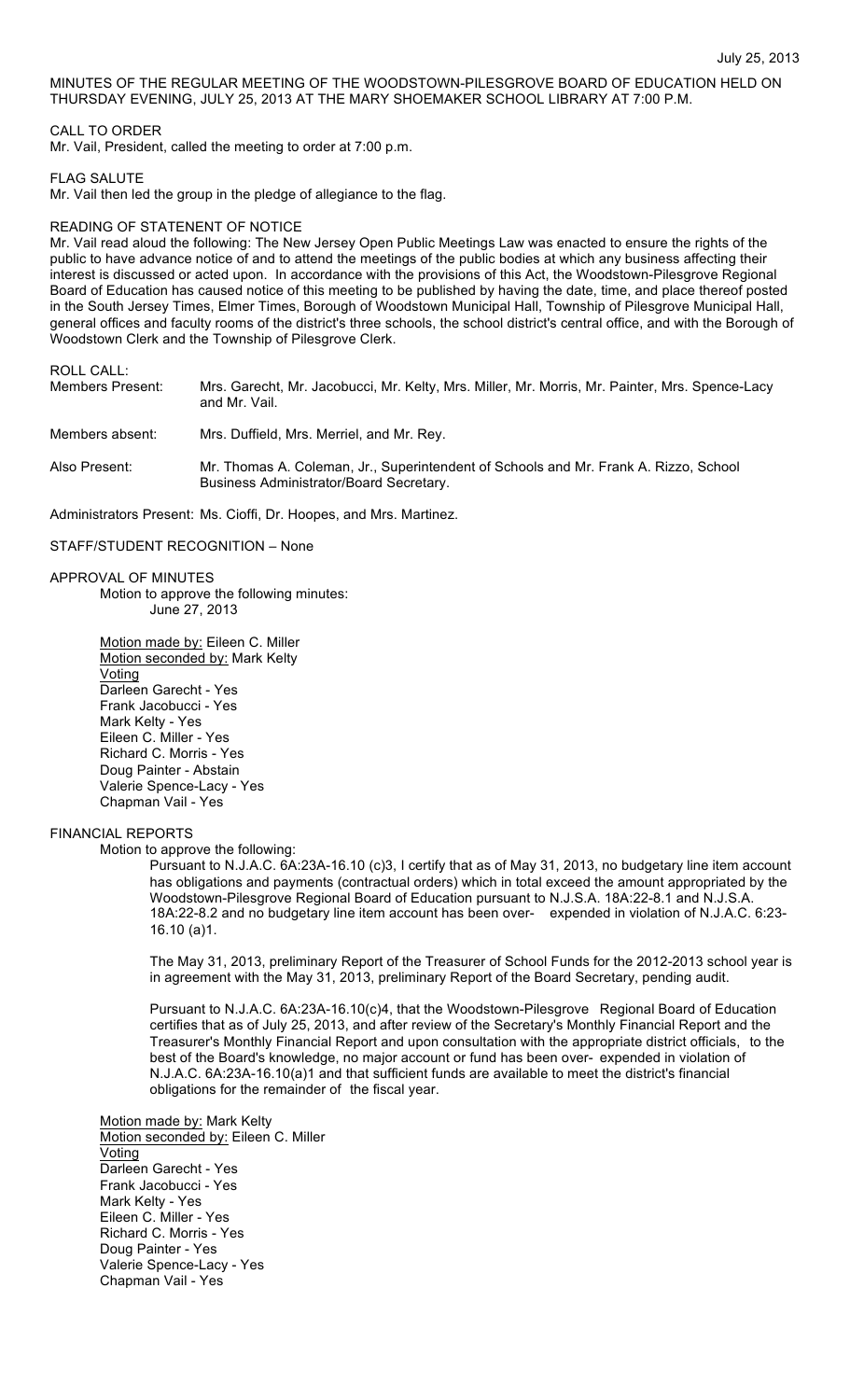Motion to approve the transfer of funds as previously approved by the Superintendent pursuant to 18A:22-8.1 for the month of May, 2013.

Motion made by: Doug Painter Motion seconded by: Frank Jacobucci Voting Darleen Garecht - Yes Frank Jacobucci - Yes Mark Kelty - Yes Eileen C. Miller - Yes Richard C. Morris - Yes Doug Painter - Yes Valerie Spence-Lacy - Yes Chapman Vail - Yes

Motion to approve EFT's for May 2013, additional hand check payments for May 2013, additional payment list for the month of June 2013, and payment list for the month of July 2013.

Motion made by: Richard C. Morris Motion seconded by: Frank Jacobucci Voting Darleen Garecht - Yes Frank Jacobucci - Yes Mark Kelty - Yes Eileen C. Miller - Yes Richard C. Morris - Yes Doug Painter - Yes Valerie Spence-Lacy - Yes Chapman Vail - Abstain

Motion to approve voiding the following checks:

Check #51036 dated 10/27/11 and check #51820 dated 4/26/12, both payable to Upper Pittsgrove Township Board of Education in the amounts of \$2,546.63 and \$2,546.63 respectively, issued under P.O. #12-12 due to checks being lost. Checks will be reissued under check #55492 issued under P.O. #1664-13 in the amount of \$5,093.26.

Check #55190 dated 5/22/13, payable to NAEYC Institute Registration in the amount of \$460.00 issued under P.O. #1297-13 due to P.O. not being acceptable for registration. Check will not be reissued.

Motion made by: Mark Kelty Motion seconded by: Frank Jacobucci Voting Darleen Garecht - Yes Frank Jacobucci - Yes Mark Kelty - Yes Eileen C. Miller - Yes Richard C. Morris - Yes Doug Painter - Yes Valerie Spence-Lacy - Yes Chapman Vail – Yes

Motion to accept the following reports: Student Activities Account and Athletic Account for the month of June 2013. Scholarships for the month of June 2013. Odyssey of the Mind for the month of June 2013. Cafeteria report for the month of May 2013.

Motion made by: Doug Painter Motion seconded by: Eileen C. Miller **Voting** Darleen Garecht - Yes Frank Jacobucci - Yes Mark Kelty - Yes Eileen C. Miller - Yes Richard C. Morris - Yes Doug Painter - Yes Valerie Spence-Lacy - Yes Chapman Vail – Yes

Motion to accept Woodstown Community School report for the month of June 2013. (voting not applicable to sending district representatives).

Motion made by: Eileen C. Miller Motion seconded by: Frank Jacobucci Voting Darleen Garecht - Yes Frank Jacobucci - Yes Mark Kelty - Yes Eileen C. Miller - Yes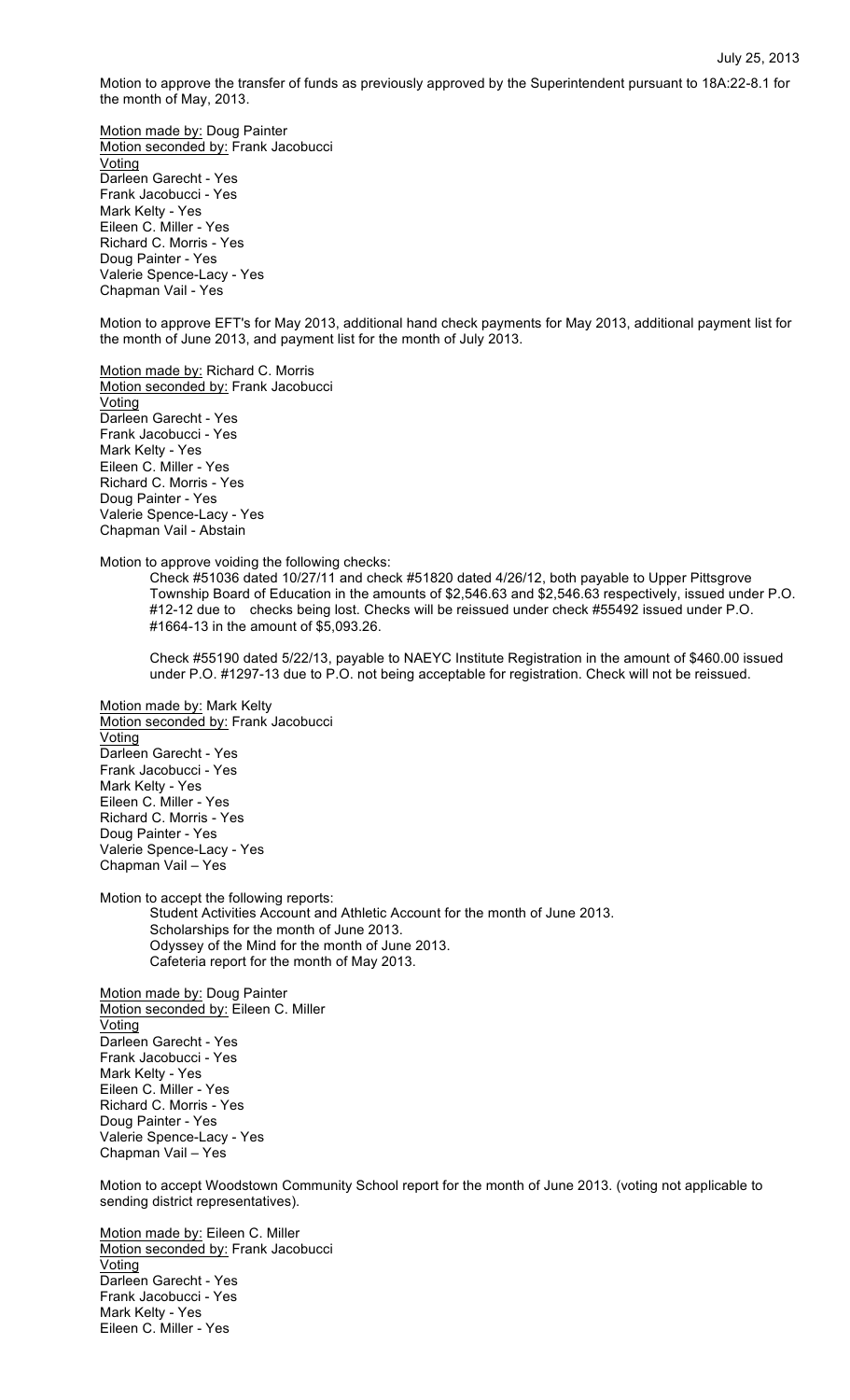Doug Painter - Yes Valerie Spence-Lacy - Yes Chapman Vail - Yes

# AUDIENCE PARTICIPATION - None

EDUCATIONAL PROGRAMS COMMITTEE REPORT AND RECOMMENDATIONS -- Mrs. Eileen Miller, Chairperson Motion to approve the following District and High School items:

Donation of textbooks to Alloway and Upper Pittsgrove Township Schools. *(see page \_\_\_)*

2013-2014 fall athletic schedules.

High School field trip: 08/12 to 08/13/13: FFA to Hospitality Creek, Williamstown; S. Cobb.

High School Harassment, Intimidation and Bullying Report dated June 2013. (NOTE: This report was acknowledged at the June meeting, and must now be approved.)

Motion made by: Eileen C. Miller Motion seconded by: Doug Painter Voting Darleen Garecht - Yes Frank Jacobucci - Yes Mark Kelty - Yes Eileen C. Miller - Yes Richard C. Morris - Yes Doug Painter - Yes Valerie Spence-Lacy - Yes Chapman Vail – Yes

Motion to approve the following Middle School and Shoemaker School items: (voting not applicable to sending district representatives):

Middle School/Shoemaker School Harassment, Intimidation and Bullying Report dated June 2013. (NOTE: This report was acknowledged at the June meeting, and must now be approved.)

Motion made by: Eileen C. Miller Motion seconded by: Frank Jacobucci **Voting** Darleen Garecht - Yes Frank Jacobucci - Yes Mark Kelty - Yes Eileen C. Miller - Yes Richard C. Morris - Recused Doug Painter - Yes Valerie Spence-Lacy - Yes Chapman Vail - Yes

POLICY COMMITTEE REPORT AND RECOMMENDATIONS -- Mr. Doug Painter, Chairperson Motion to approve the following polic*y* for first reading: Policy #6142.4 -- Physical Education and Health (Revised).

Motion made by: Doug Painter Motion seconded by: Frank Jacobucci Voting Darleen Garecht - Yes Frank Jacobucci - Yes Mark Kelty - Yes Eileen C. Miller - Yes Richard C. Morris - Yes Doug Painter - Yes Valerie Spence-Lacy - Yes Chapman Vail – Yes

Motion to adopt the following policy on second reading: Bylaw #9325 -- Meeting Procedures (Revised).

Motion made by: Doug Painter Motion seconded by: Frank Jacobucci **Voting** Darleen Garecht - Yes Frank Jacobucci - Yes Mark Kelty - Yes Eileen C. Miller - Yes Richard C. Morris - Yes Doug Painter - Yes Valerie Spence-Lacy - Yes Chapman Vail – Yes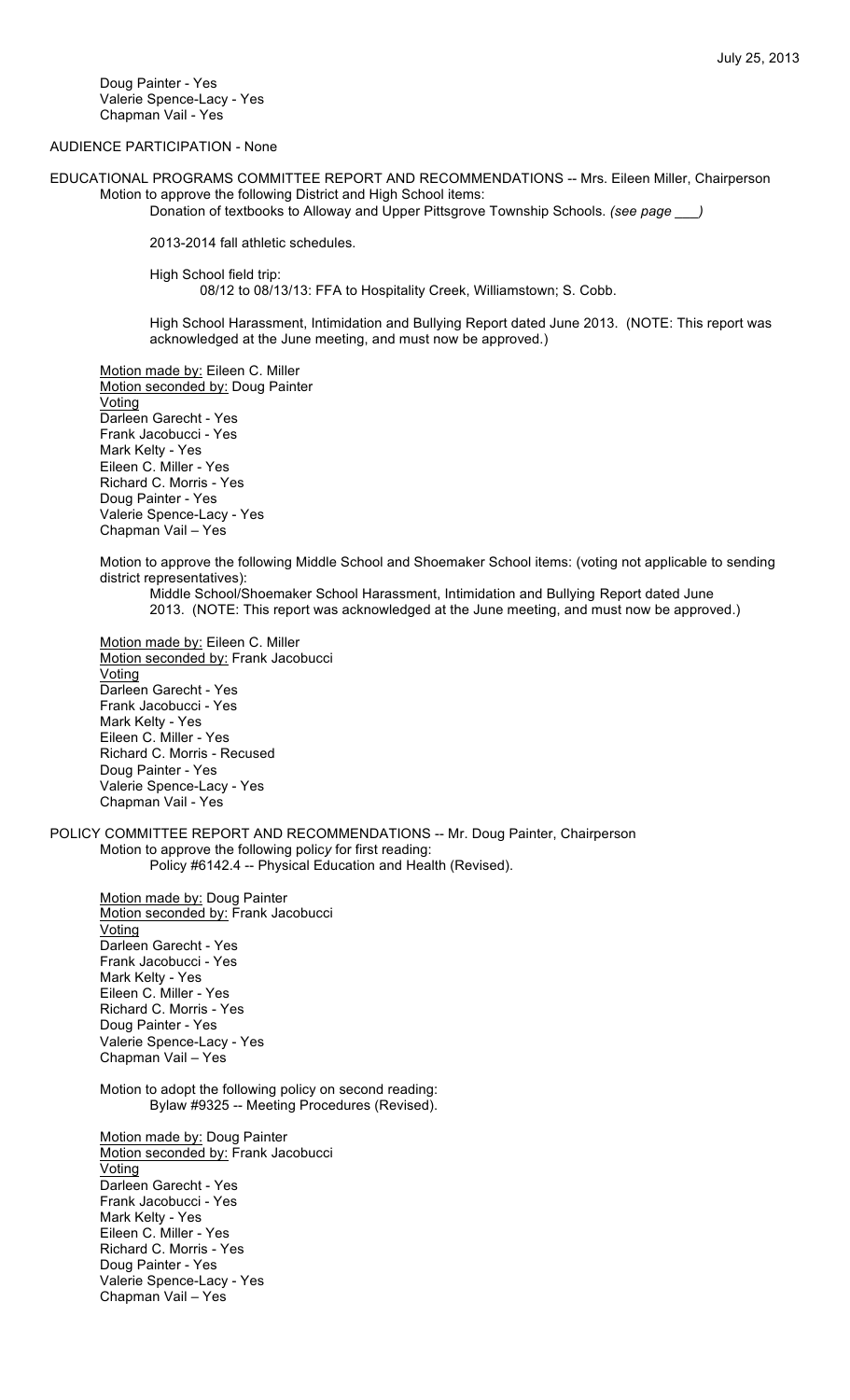Motion to adopt the following regulations: Regulation #5124 -- Reporting Student Progress. Regulation #5131 -- Student Discipline. Regulation #5131.5 -- Vandalism. Regulation #5131.6 -- Substance Abuse.

> Regulation #5131.7 -- Weapons. Regulation #5141 -- Health Services.

Motion made by: Doug Painter Motion seconded by: Frank Jacobucci Voting Darleen Garecht - Yes Frank Jacobucci - Yes Mark Kelty - Yes Eileen C. Miller - Yes Richard C. Morris - Yes Doug Painter - Yes Valerie Spence-Lacy - Yes Chapman Vail – Yes

PERSONNEL COMMITTEE REPORT AND RECOMMENDATIONS -- Mr. George Rey, Chairperson Motion to approve the following District and High School items:

Acceptance of resignation of April Haley as High School Special Education Teacher effective immediately. *(see page \_\_\_)*

Appointment of Jason Mace and Joseph O'Brien as High School Technology Mentors for the 2013-2014 school year.

Appointment of Kahlil Gunther as Substitute Academic Team Leader for Applied Technology during Mrs. Levitsky's maternity leave of absence effective September through December.

Appointment of Karen Lindenmuth as Assistant Girls' Tennis Coach, step 1 with a stipend of \$2,875 for the 2013-2014 school year.

Compensation to High School staff members for attendance at a summer academy workshop. *(see page \_\_\_)*

Appointment of the following staff members for the 2013-2014 school year as required in accordance with the Harassment, Intimidation and Bullying policy, #5131.1:

District Anti-Bullying Coordinator: Michele Martinez. High School Anti-Bullying Specialist: Joseph Ursino.

Change in pay classification for Richard Senor, High School teacher, from Bachelor's to Master's effective September 1, 2013, as in accordance with the negotiated agreement.

High School volunteer. *(see page \_\_\_)*

Job Description #4118.46 -- Chief Information Officer.

Additions to the District Substitute List effective September 1, 2013: *(see page \_\_\_)* Laura Dale -- substitute teacher, substitute instructional assistant, and clerical substitute.

Tara McQueston -- substitute teacher and substitute instructional assistant.

Marybeth Foyle -- substitute teacher and substitute instructional assistant. (Ms. Foyle was approved at the June Board meeting as a long-term substitute for Mrs. Lynch during her leave of absence, but would like to work as a regular substitute when not serving in that position.)

Appointment of Alison McKenzie as summer data manager for 80 hours at \$30.00 per hour.

Motion made by: Eileen C. Miller Motion seconded by: Frank Jacobucci Voting Darleen Garecht - Yes Frank Jacobucci - Yes Mark Kelty - Yes Eileen C. Miller - Yes Richard C. Morris - Yes Doug Painter - Yes Valerie Spence-Lacy - Yes Chapman Vail – Yes

Motion to approve the following High School appointments:

Melanie Collins as High School Business Education Teacher for the 2013-2014 school year at Master's, Step 3 (\$53,076.00) (replacement for Jessica Nowak).

Nikole Vogel as High School Special Education Teacher for the 2013-2014 school year at Bachelor's + 30, Step 5 (\$51,732.00) (replacement for Rachel Fisher).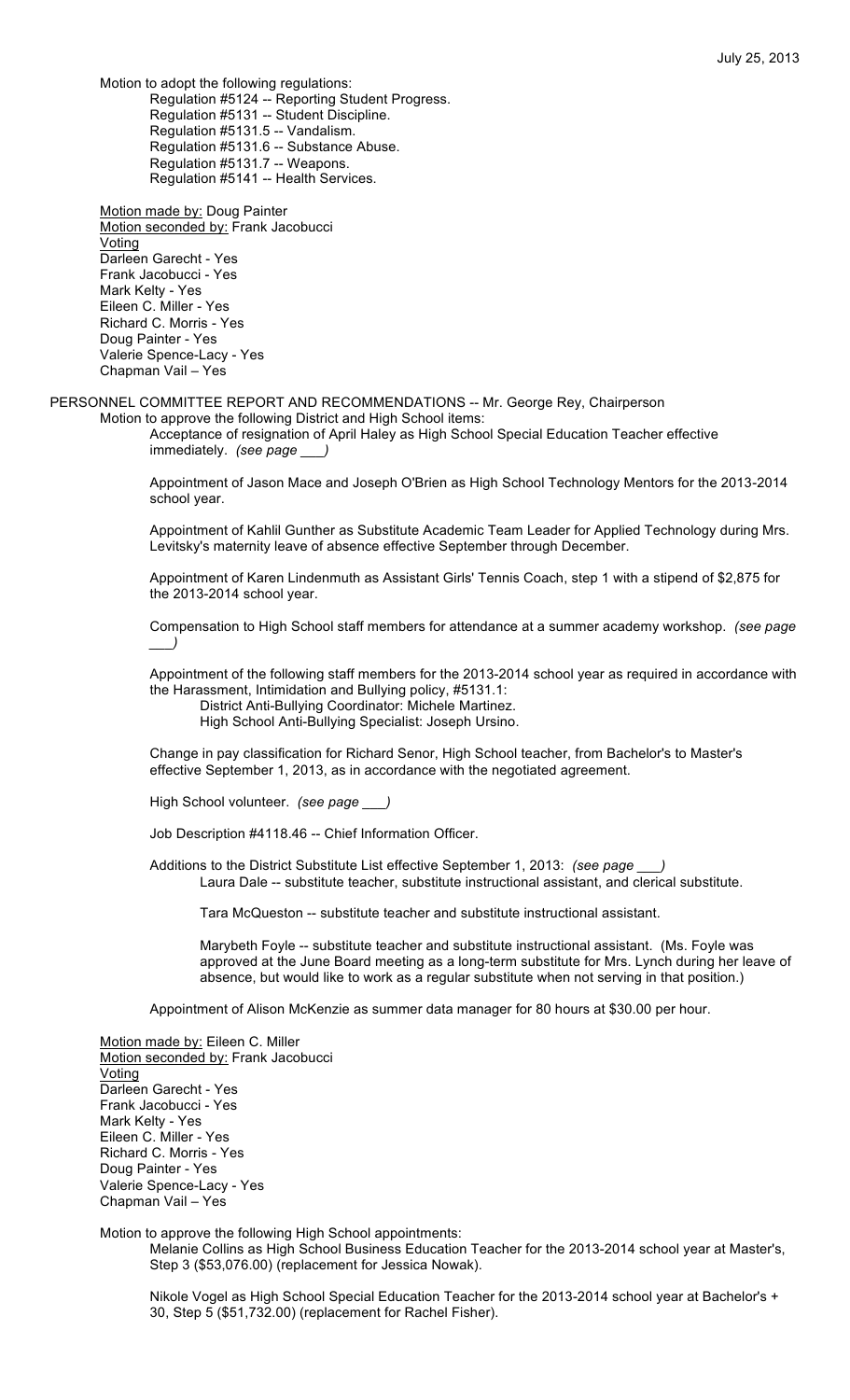David Wildermuth as High School Special Education Teacher for the 2013-2014 school year at Master's, Step 9 (\$56,121.00) (replacement for Joseph Ursino).

Edward Menold as High School Business Education Long-Term Substitute Teacher effective September 3, 2013, through December 13, 2013, during Mrs. Levitsky's leave of absence. Compensation shall be at the established rate of \$125.00 per day for each day worked, no other benefits.

Michael Wentz as High School History Teacher for the 2013-2014 school year at Bachelor's, Step 1 (\$49,575.00) (replacement for Peter Mazzagatti).

Motion made by: Eileen C. Miller Motion seconded by: Mark Kelty Voting Darleen Garecht - Yes Frank Jacobucci - Yes Mark Kelty - Yes Eileen C. Miller - Yes Richard C. Morris - Yes Doug Painter - Yes Valerie Spence-Lacy - Yes Chapman Vail – Yes

Motion to approve the following Middle School, Shoemaker School, and Early Childhood Learning Center items (voting not applicable to sending district representatives):

Acceptance of resignation of Elaine Ortman as Middle School Special Education Teacher effective immediately. *(see page \_\_\_)*

Compensation to staff members for attendance at the following: Summer extended learning camp staff orientation. (see page \_\_\_) Summer academy workshop. (see page \_\_\_)

Appointment of the following staff members for the 2013-2014 school year as required in accordance with the Harassment, Intimidation and Bullying policy, #5131.1:

Middle School Anti-Bullying Specialist: Kimberly Nelson. Shoemaker School Anti-Bullying Specialist: Jennifer Hildebrand. Early Childhood Learning Center: Grant Hildebrand.

Change in pay classification for Kathryn Luciano, Early Childhood Learning Center teacher, from Bachelor's to Master's effective September 1, 2013, as in accordance with the negotiated agreement.

Appointment of the following staff members to extra-duty appointments for the 2013-2014 school year:

Shoemaker School:

Technology Team Leader for Grades 1-5: Jamie Morgan. Technology Mentors: Jennifer Hildebrand, Kate Danner, and Rebecca Schalick. Academic Team Leader--Grade 1: Starr Cundey. Academic Team Leader--Grade 2: Christine Carpenter. Academic Team Leader--Grade 3: Joan Hackl. Academic Team Leader--Grade 4: Jean Gallo. Academic Team Leader--Grade 5: Kim Mullison.

Early Childhood Learning Center: Technology Mentor: Lisa O'Brien. Academic Team Leader--Pre-Kindergarten: Sue Dyer. Academic Team Leader--Kindergarten: Alison Barnes.

Acceptance of resignation of Joan Barbagiovanni-Fornes, Middle School Teacher, effective 60 days from date of receipt of notice, or upon the appointment of a suitable replacement. *(see page \_\_\_)*

Motion made by: Eileen C. Miller Motion seconded by: Mark Kelty Voting Darleen Garecht - Yes Frank Jacobucci - Yes Mark Kelty - Yes Eileen C. Miller - Yes Doug Painter - Yes Valerie Spence-Lacy - Yes Chapman Vail - Yes

Motion to approve the following Shoemaker School and Early Childhood Learning Center appointments (voting not applicable to sending district representatives):

Grant Hildebrand as Early Childhood Learning Center Part-Time Guidance Counselor for the 2013-2014 school year at Master's, Step 1 (\$52,823.00), prorated to 22-1/2 hours per week (\$33,965.00), pending receipt of New Jersey Department of Education certification.

Beverly Buzby-Haney as Shoemaker School Special Education Teacher for the 2013-2014 school year at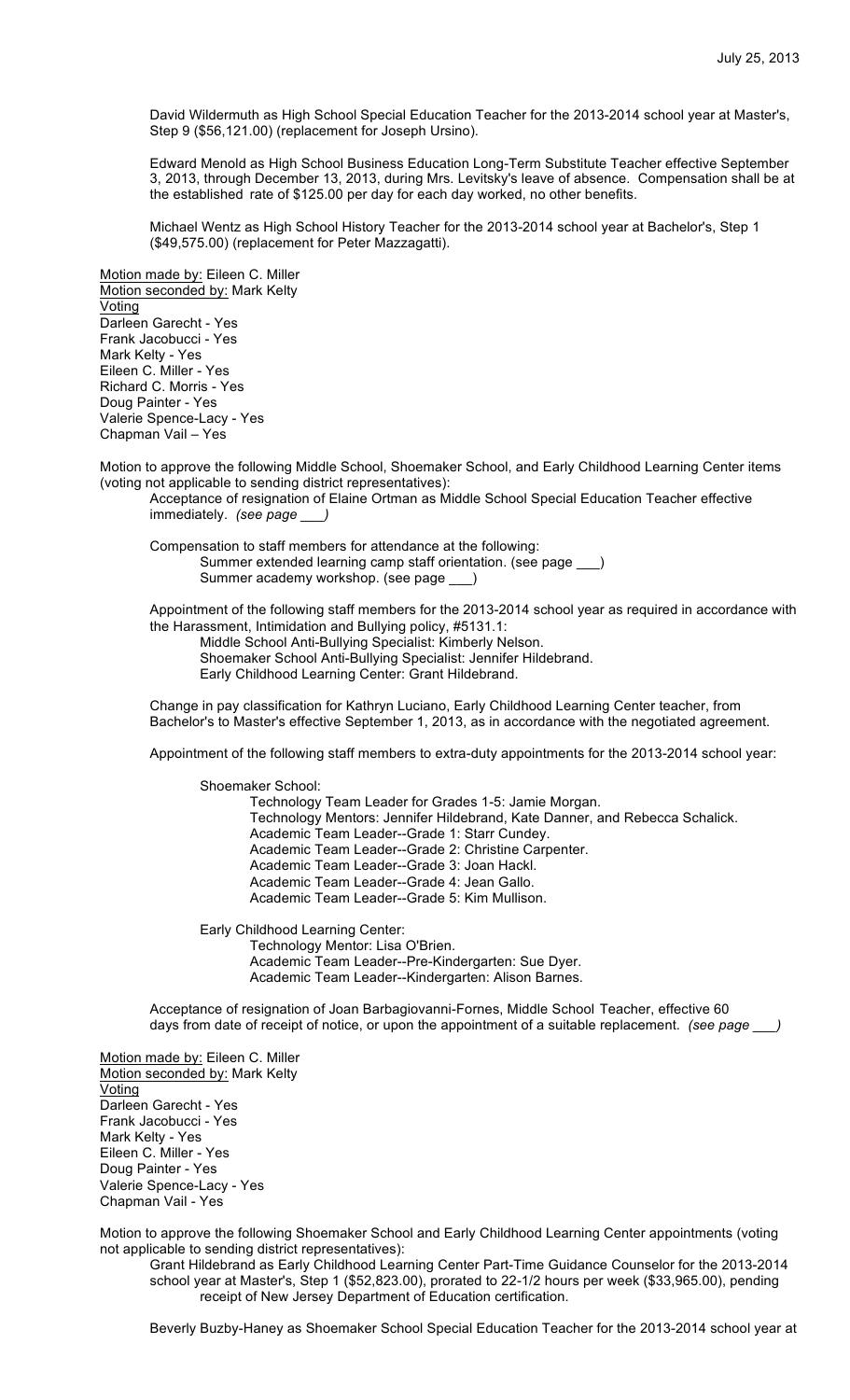Master's, Step 1 (\$52,823.00) (replacement for Andrea Robertson).

Mary Shabo as Shoemaker School 4th Grade Teacher for the 2013-2014 school year at Master's, Step 1 (\$52,823.00) (replacement for Jennifer Hildebrand).

Maria Lucas as Early Childhood Center Part-Time Pre-Kindergarten Teacher for the 2013-2014 school year at Bachelor's, Step 1 (\$49,575.00), prorated to 22-1/2 hours per week (\$31,877.00) (replacement for Patricia Foster).

Lunchroom Aides for Mary Shoemaker as listed below for the 2013-2014 school year for 2-1/2 hours per day at the rate of \$8.76 per hour:

Jessica Zaluske. Deborah Hite. Candice Fraley.

Cheryl Manganelli as Early Childhood Learning Center 10-Month Secretary effective September 1, 2013, through June 30, 2014, at Step 2, 10-months (\$29,267.00) (new position)*,* and for Mrs. Manganelli to be compensated for working a total of five days during August 2013 at her per diem rate.

Motion made by: Eileen C. Miller Motion seconded by: Mark Kelty Voting Darleen Garecht - Yes Frank Jacobucci - Yes Mark Kelty - Yes Eileen C. Miller - Yes Doug Painter - Yes Valerie Spence-Lacy - Yes Chapman Vail - Yes

FINANCE/FACILITIES/TRANSPORTATION COMMITTEE REPORT AND RECOMMENDATIONS -- Mr. Mark Kelty, Chairperson

Motion to approve the following District and High School related items: American Red Cross Shelter Agreement.

Salem County Vocational Technical School 2013-2014 Host Site Partnership Agreement.

Contract with HollyDell for the attendance of high school student NJSmart #6796610656 effective July 1, 2013, for the 2013-2014 school year in the amount of \$74,436.60 plus nursing services provided by Bayada in the amount of \$45.00/hour for an LPN or \$55.00/hour for an RN depending upon availability of staff for each school day.

Contract with Y.A.L.E. School, Inc., for the attendance of high school student NJSmart #4971130297 effective July 8, 2013, for the 2013-2014 school year in the amount of \$53,808.30 plus a one-to-one aide in the amount of \$35,500.00.

Salem County Special Services School District Non-Public Nursing Services Agreement for the 2013- 2014 school year.

Salem County Special Services School District Non-Public Services Agreement for the 2013-2014 school year.

Independent contractors for the 2013-2014 school year as follows:

Therapy Services of Delaware - Occupational and Physical Therapy Services. Sandra Rowan - Behavioral Consultant. Jennifer Jones - Speech and Language Specialist.

Application for Dual Use of Educational Space for the 2013-2014 school year.

Donation of Advanced Concepts in Science textbooks to Alloway and Upper Pittsgrove School Districts. (Note: The high school no longer used them.) *(see page \_\_\_)*

Establishment of the Jeff "Bucky" Lewis Football Scholarship.

Cooperative contract pricing with Salem County Purchasing Department for janitorial supplies and coarse paper products through Standard Maintenance Supply Co., Inc. from June 11, 2013, to June 10, 2014.

Dispose of listed obsolete technology equipment. Equipment will be recycled by the recycling company Ezpcrecycling located in PA. *(see page \_\_\_)*

High/Middle School Fire/Security Drills for the month of June 2013.

Bid award for Student Transportation Services for School Related Activities (Athletics) for the 2013-2014 school year to the lowest bidder B. R. Williams, Inc. in the amount of \$269.00 per trip, with a \$1.50 per mile adjustment, and \$20.00 per aide per trip. (The bid opening date was July 23, 2013, at 10:00 a.m.)

Renewal of transportation contracts with B.R. Williams, Inc., for the 2013-2014 school year at the CPI of 2.63% for Woodstown High/Middle School. *(see page \_\_\_)*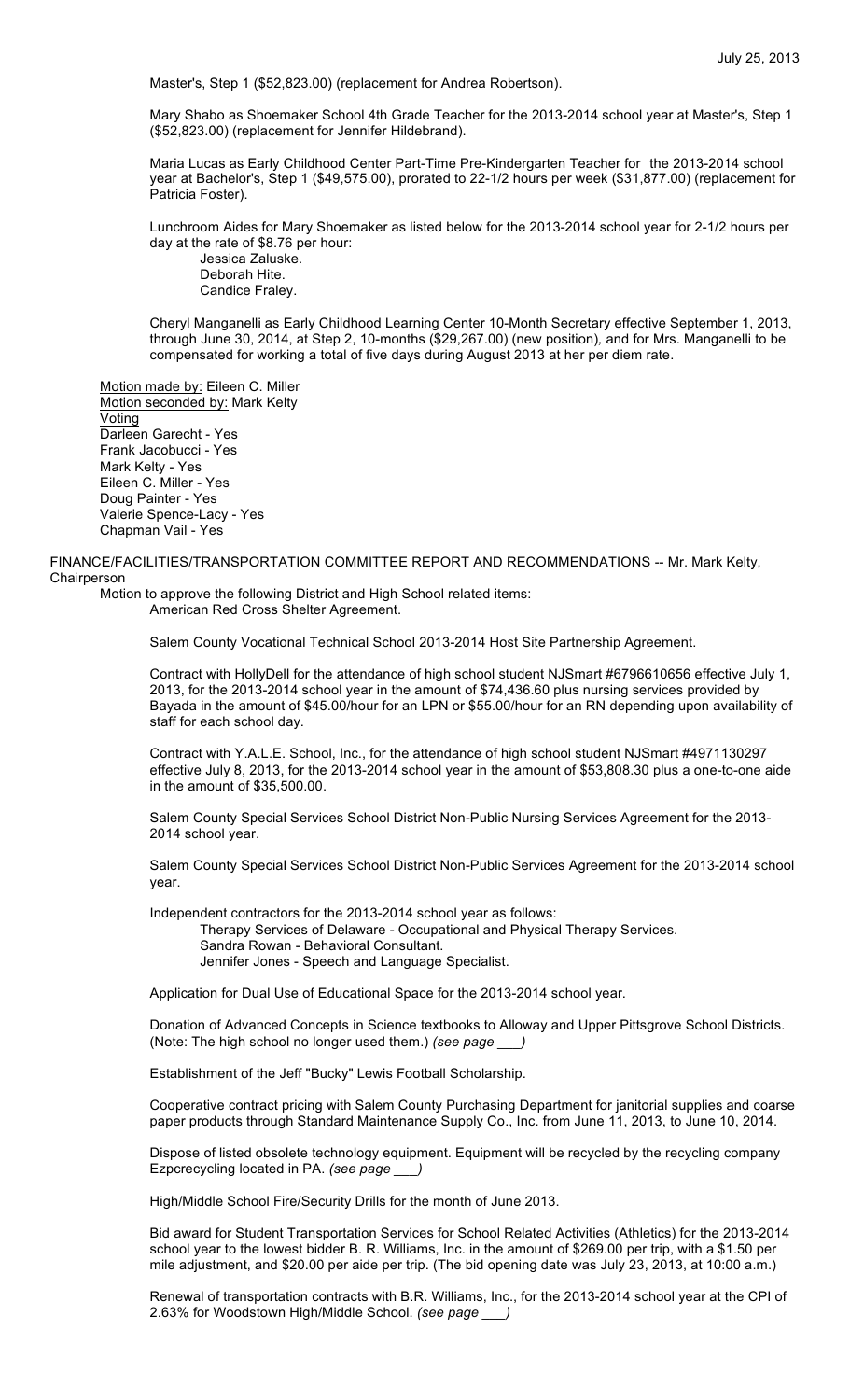Lease with Cisco Systems Capital Corp. (De Lage Landen Public Finance LLC) in the amount of \$145,845.80 with five (5) payments in the amount of \$32,705.62 at an interest rate of 3.94% for phase two of the network infrastructure upgrade. (Replacement of all edge switches throughout the entire district.)

Lease with Apple Inc., in the amount of \$124,214.44, with payments in the amount of \$25,786.75 for four (4) years plus an advance payment, at an interest rate of 1.9% for 105 iMacs. (5-year lease, advance payment plus one dollar (\$1.00) buyout).

Resolution for the Woodstown-Pilesgrove Regional School District to not apply for Title III funds under the No Child Left Behind Consolidated grant for fiscal year 2014, and further to enter into a Title III Consortium agreement with Penns Grove-Carneys Point Regional School District for them to serve as the LEA for Title III as we have done in past years.

Motion made by: Mark Kelty

Motion seconded by: Frank Jacobucci **Voting** Darleen Garecht - Yes Frank Jacobucci - Yes Mark Kelty - Yes Eileen C. Miller - Yes Richard C. Morris - Yes Doug Painter - Yes Valerie Spence-Lacy - Yes Chapman Vail - Yes

Motion to approve the following Middle School, Shoemaker School, and Early Childhood Learning Center items (voting not applicable to sending district representatives):

Application for Dual Use of Educational Space for the 2013-2014 school year.

Application for Temporary Instructional Space for the 2013-2014 school year.

Mary S. Shoemaker Fire/Security Drills for the month of June 2013.

Bid award for Student Transportation Services to and from school for the Mary S. Shoemaker School and the Early Childhood Learning Center for the 2013-2014 school year to the lowest bidders as listed below. (The bid opening date was July 23, 2013, at 10:30 a.m.)

Routes SLC-1, SLC-2, SLC-4, SLC-5, and SLC-6: Walt's Bus Service at a total cost of \$162,630.00, with a mileage increase/decrease rate of \$1.00 per mile per trip, and \$50.00 per diem per aide per trip.

Routes SLC-3 and SLC-7: B. R. Williams, Inc. at a total cost of \$66,666.00, with a mileage increase/decrease rate of \$1.50 per mile per trip, and \$50.00 per diem per aide per trip.

Renewal of transportation contracts with B.R. Williams, Inc., for the 2013-2014 school year at the CPI of 2.63% for the Mary S. Shoemaker School. (see page

Lease with Apple Inc., in the amount of \$73,974.75 with payments in the amount of \$19,955.42 for three (3) years plus an advance payment, at an interest rate of 5.32% for 125 iPads. (4-year lease, advance payment plus one dollar (\$1.00) buyout.)

Motion made by: Mark Kelty Motion seconded by: Frank Jacobucci Voting Darleen Garecht - Yes Frank Jacobucci - Yes Mark Kelty - Yes Eileen C. Miller - Yes Doug Painter - Yes Valerie Spence-Lacy - Yes Chapman Vail - Yes

## OLD BUSINESS ITEMS - None

## NEW BUSINESS ITEMS - None

## OTHER REPORTS

President -- Mr. Chapman Vail reported the following:

- Garrison Architects meeting to review ROD grant application next week.
- Possible Special meeting in August.

Superintendent -- Mr. Thomas A. Coleman, Jr. reported the following:

• New Volunteer Policy - email sent out.

Business Administrator -- Mr. Frank A. Rizzo reported the following:

The status of all projects were discussed.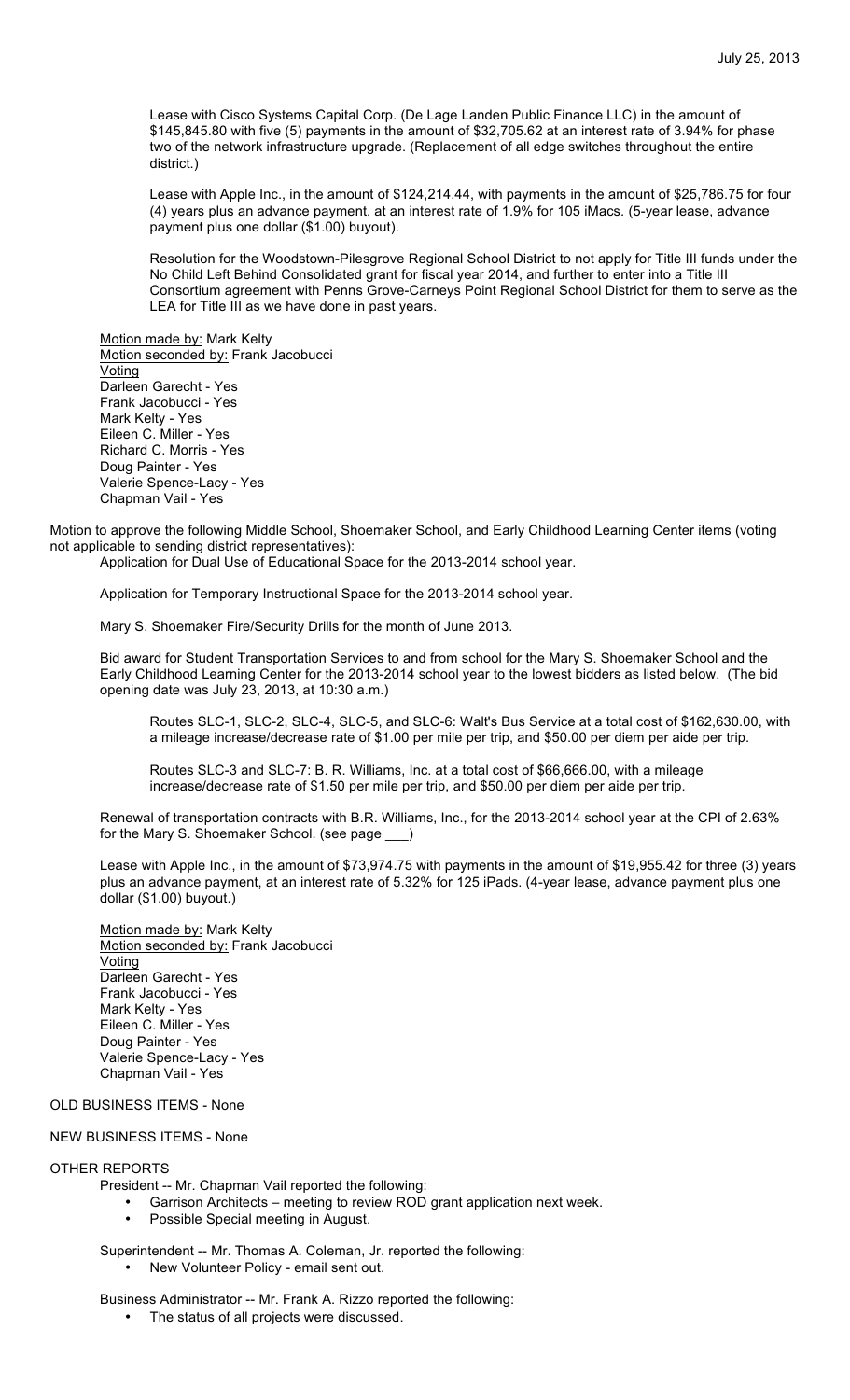#### ADMINISTRATIVE REPORTS

Attached to Superintendent's Monthly Report and delivered under separate cover.

#### SENDING DISTRICT REPORTS

Alloway Township -- Mr. Richard Morris had nothing to report. Upper Pittsgrove Township -- Mrs. Ronny Merriel was not in attendance.

SCHOOL AGE CHILD CARE (SACC) REPORT -- Mrs. Eileen Miller had nothing to report.

DELEGATE REPORT-- Mrs. Miller had nothing to report.

FUTURE MEETINGS

August 13, 2013 -- Policy Committee, 5:30 p.m., district office. August 13, 2013 -- Finance/Facilities Committee, 6:30 p.m., district office. August 15, 2013 -- Personnel Committee, 5:30 p.m., district office. August 15, 2013 -- Ed Programs Committee, 6:30 p.m., district office. August 22, 2013 -- Regular Board Meeting, 7:00 p.m., Mary S. Shoemaker School Library.

FOR YOUR INFORMATION

Enrollment Reports. Suspension Reports.

## RECESS INTO EXECUTIVE SESSION

The Open Public Meetings Act allows the Board to enter into executive session for confidential matters (N.J.S.A. 10:4- 12b). Matters discussed in executive session will remain confidential until such time as the need for confidentiality no longer exists.

Motion that the Board of Education enter into executive session, by resolution, to discuss personnel. It is expected that the executive session will last approximately one hour. The Board will reconvene in open public session immediately following. Formal action may or may not be taken as a result of the executive session. (7:50 p.m.)

Motion made by: Frank Jacobucci Motion seconded by: Mark Kelty Voting Darleen Garecht - Yes Frank Jacobucci - Yes Mark Kelty - Yes Eileen C. Miller - Yes Richard C. Morris - Yes Doug Painter - Yes Valerie Spence-Lacy - Yes Chapman Vail - Yes

# RESUMPTION OF PUBLIC PORTION OF THE MEETING

Motion to resume the public portion of the meeting at 8:15 p.m. Motion made by: Eileen C. Miller Motion seconded by: Mark Kelty Voting Darleen Garecht - Yes Frank Jacobucci - Yes Mark Kelty - Yes Eileen C. Miller - Yes Richard C. Morris - Yes Doug Painter - Yes Valerie Spence-Lacy - Yes Chapman Vail - Yes

#### ACTION TAKEN OUT OF EXECUTIVE SESSION

Motion to approve acceptance of retirement notice of John Fargnoli effective February 28, 2014.

Motion made by: Eileen C. Miller Motion seconded by: Frank Jacobucci Voting Darleen Garecht - Yes Frank Jacobucci - Yes Mark Kelty - Yes Eileen C. Miller - Yes Richard C. Morris - Yes Doug Painter - Yes Valerie Spence-Lacy - Yes Chapman Vail - Yes

Motion to approve the Separation Agreement and General Release for John Fargnoli as discussed in Executive Session this evening.

Motion made by: Eileen C. Miller Motion seconded by: Frank Jacobucci